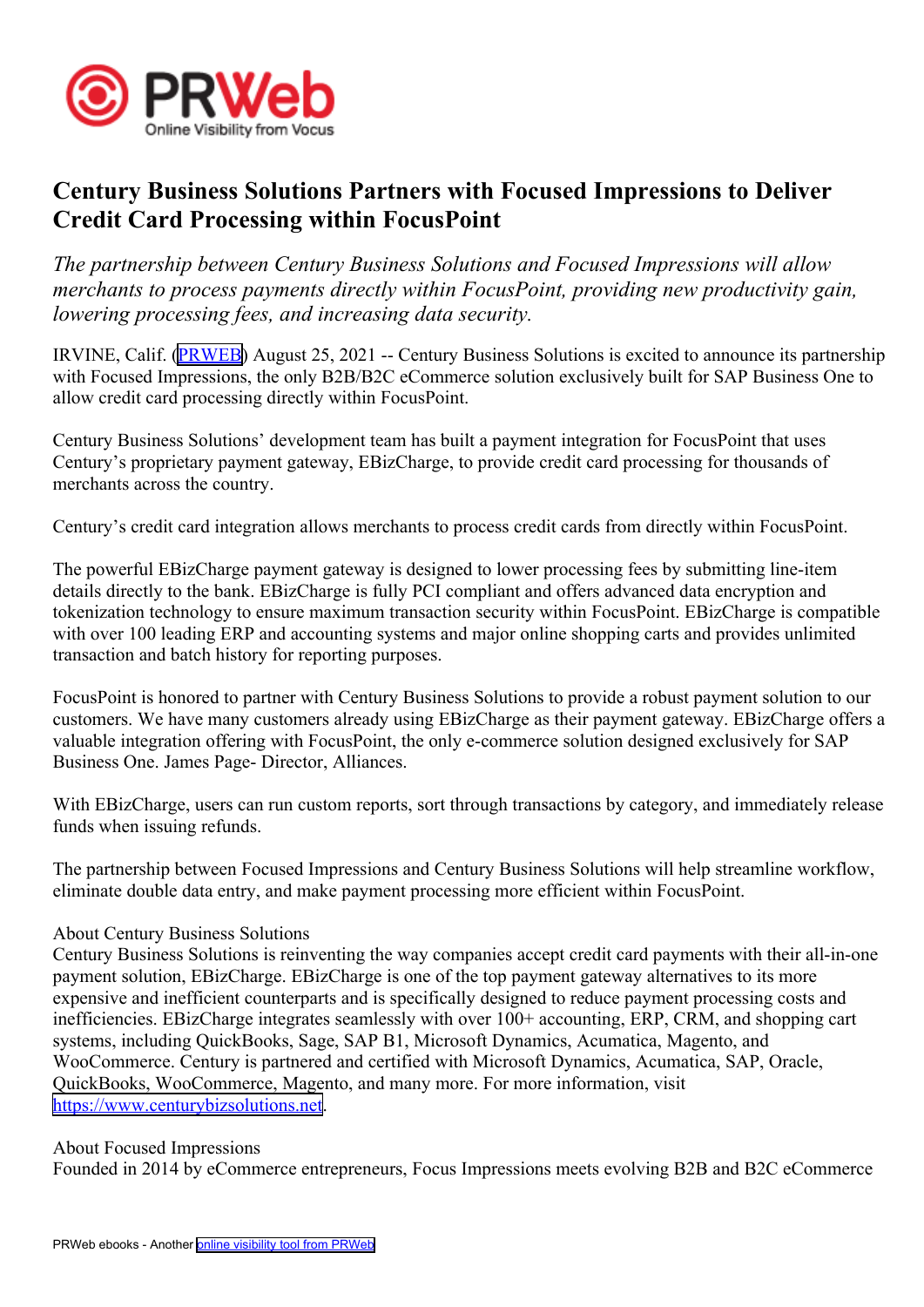

needs. 100%-focused on serving the SAP community, our team of SAP-certified solution veterans are domain experts in eCommerce behaviors.

We bring this combined knowledge to bear in FocusPoint — built exclusively for SAP Business One®.

FocusPoint enables your global sales force and customers, diversifies channels to gain market shares, drives sales, increases profitability, and enhances the mobility of your business. FocusPoint is available out of the box as an all-in-one configurable solution, allowing your business to choose important functionalities, develop further with professional services, and finalize the look and feel of your eCommerce solution with endless flexibility. For more information, [www.focuspointsap.com](http://www.focuspointsap.com).